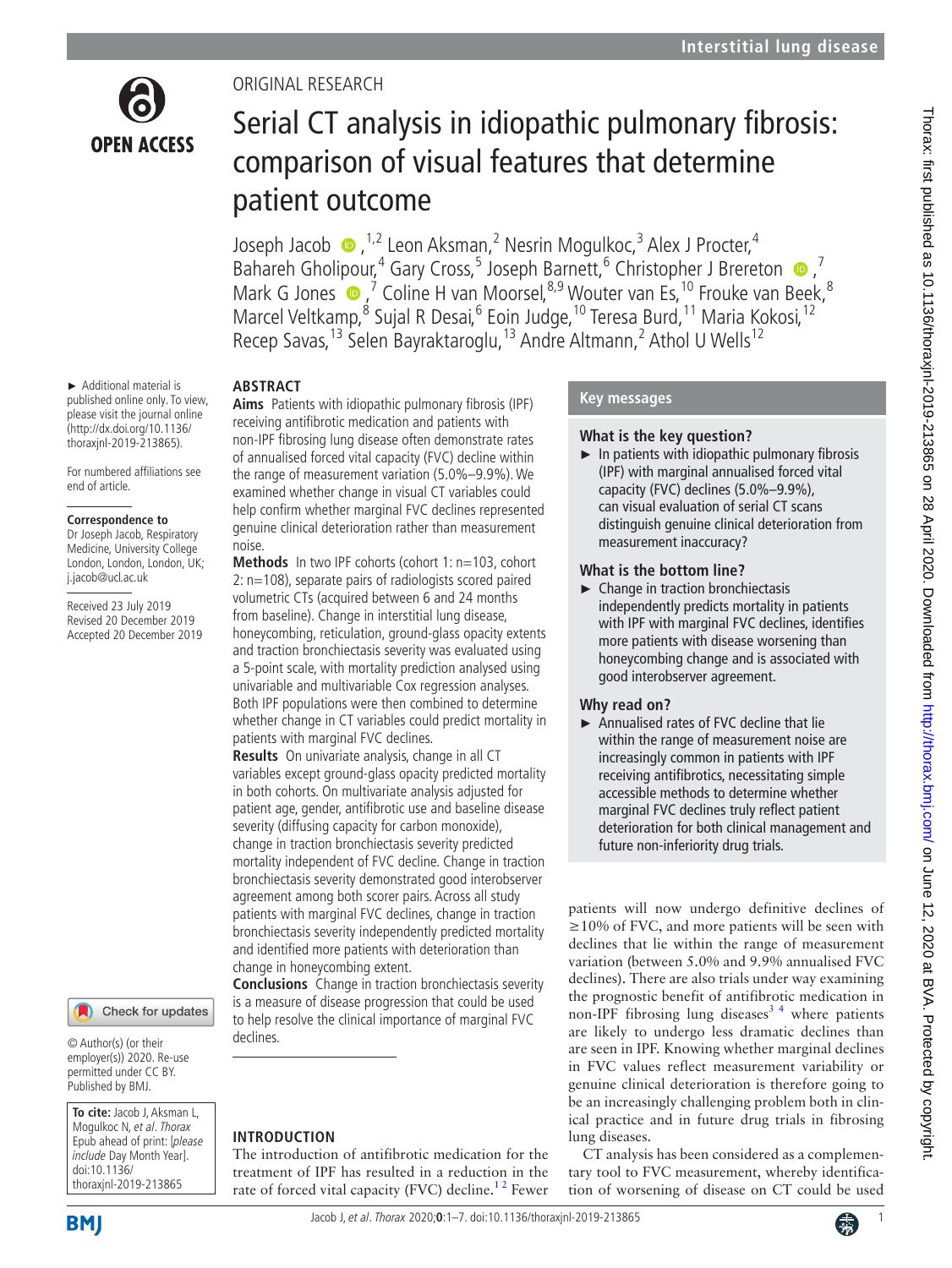# **Interstitial lung disease**

to confirm that a marginal FVC decline reflects clinical deterioration. To date, however, the focus has been on quantitative CT analysis,<sup>[5](#page-6-2)</sup> which can be expensive and of limited availability. Our study chose to examine whether change in visual CT parameters could be used in the same way as quantitative tools in adjudicating marginal FVC declines. We examined CT parameters routinely evaluated by radiologists and examined change on a simple 5-point scale. As well as global measures of CT pattern change, we examined whether lobar scores of change in interstitial lung disease (ILD) extent added more prognostic information than global ILD change measures.

## **Methods**

## **Study population**

Cohort 1 consisted of patients diagnosed by a multidisciplinary team with IPF according to published guidelines, $6$  presenting to the Royal Brompton Hospital, London, with longitudinal CT imaging performed between 2007 and 2014. Cohort 2 comprised patients presenting to St. Antonius Hospital, Utrecht (between 2004 and 2015), Ege Hospital Izmir, Turkey (between 2008 and 2015), and Southampton General Hospital, UK (between 2013 and 2015). Patients were included in the study if they had undergone two non-contrast, supine, volumetric thin section CT scans (maximum collimation of 2 mm) within a time period of 6–24 months. Pulmonary function tests (PFTs) evaluated included baseline forced expiratory volume in the first second, FVC, diffusion capacity for carbon monoxide (DLco), the Composite Physiological Index (CPI) and longitudinal FVC measurements. The start and end FVC measurements considered in the longitudinal analyses were within 3 months of the respective CT scan dates.

## **Individual visual CT analysis**

All baseline CTs were evaluated by a specialist thoracic radiologist (JJ) with 12 years of imaging experience and were classified according to the 2018 American Thoracic Society/European Respiratory Society/Latin American Thoracic Society/Japanese Respiratory Society international consensus guidelines.<sup>[7](#page-6-4)</sup> Each CT in cohort 1 was scored independently by two radiologists (GC and JB) with 3 and 4 years of thoracic imaging experience, respectively. Each CT in cohort 2 was scored independently by two radiologists (BG and AJP) with 3 and 5 years of thoracic imaging experience, respectively. Observers were blinded to all clinical information and the time points of the serial CTs. CT analysis involved interrogating images on dual-monitor workstations. CT patterns were classified according to the Fleischer Society glossary of terms<sup>[8](#page-6-5)</sup> with the following modifications: areas of increased density lung with overlying reticulation or traction bronchiectasis were characterised as ground glass. Increased density lung with no overlying reticulation, representing pure ground-glass opacity, was not quantified as it was felt likely to represent inflammation rather than interstitial fibrosis.

Change in total ILD extent and total lung change in extents of ground-glass opacity, reticular pattern and honeycombing and severity of traction bronchiectasis [\(figure](#page-1-0) 1) were all scored on a categorical 5-point scale: 1=markedly improved, 2=slightly improved, 3=no change, 4=slightly worsened and 5=markedly worsened. CT pairs also had total ILD extent change scored on a lobar basis across six lobes (with the left middle lobe demarcated by the origin of the lingula bronchus). Results for lobar scores of ILD extent change are included in the [online supplementary](https://dx.doi.org/10.1136/thoraxjnl-2019-213865)  [appendix.](https://dx.doi.org/10.1136/thoraxjnl-2019-213865) Consensus formulation for visual scores used the continuous learning method, $9$  whereby each CT was consensed



**Figure 1** Serial axial CT images in patients with idiopathic pulmonary fibrosis. In a 50-year-old male patient who did not receive antifibrotic medication and who demonstrated a >10% annualised FVC decline, images acquired 6 months apart (Ai,ii) show change in traction bronchiectasis categorised as markedly worsened (score=5) by scoring radiologists. In a 62-year-old male patient who received antifibrotic medication (Bi,ii), images acquired 13 months apart show annualised FVC decline between 5.0% and 9.9%, and change in traction bronchiectasis was categorised as mildly worsened (score=4). In a 77-year-old man who did not receive antifibrotic medication (Ci,ii) and who had CTs acquired 15 months apart, change in traction bronchiectasis severity (Score=3) and annualised FVC decline (−5.0% to 4.9%) were both considered stable. Parenchymal changes visible on the CT may reflect disease maturation rather than disease progression. FVC, forced vital capacity.

<span id="page-1-0"></span>by the scorers immediately after each CT read. CT change scores were adjusted to reflect the true timepoints of the CT pairs prior to statistical analysis. Accordingly, in a case where chronological randomisation meant that the second timepoint CT had been examined under the assumption that it was the first CT, and the first CT was assumed to be the second timepoint CT, observer scores of disease improvement were changed to equivalent scores of disease worsening. For example, a score of 1 or 2 was converted to a score of 5 or 4, respectively.

## **Statistical analysis**

Data are given as medians or means with SD, or numbers of patients with percentages where appropriate. Interobserver variation for visual scores was assessed using the quadratic-weighted kappa statistic for categorical variables. Weighted kappa coefficients were categorised as follows: poor (0–0.20), fair (0.21– 0.40), moderate (0.41–0.60), good (0.61–0.80) and excellent (0.81–1.00). Student's t-test was used to measure mean differences between continuous variables, and the  $\chi^2$  test evaluated differences between categorical variables.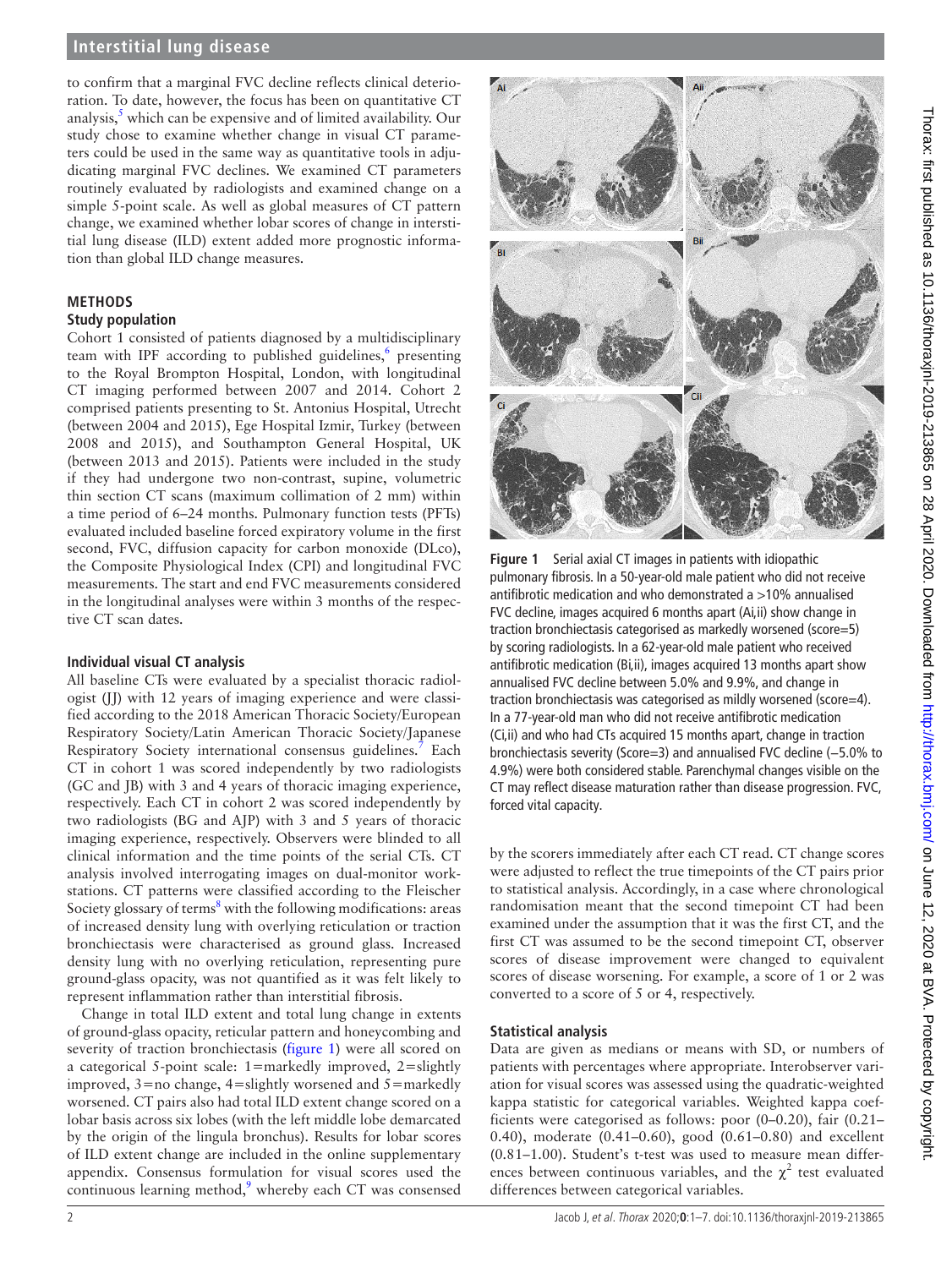For both cohorts, the temporal trajectory of subjects' FVC volumes was modelled using a linear mixed effect (LME) model with fixed effects of baseline age, sex (male/female), baseline antifibrotic use (never/ever) and study time, along with random intercepts and random slopes. We then estimated the change in FVC volume from baseline to follow-up CT measurement times by taking the difference in the LME models' predicted FVC volume at these times.

In each cohort individually and in the combined population, we performed a survival analysis for each of the 11 CT variables of interest using a separate multivariate Cox regression. Time was measured from the second CT, and an event was either death or transplantation. We modelled survival as a function of the change in the CT variable with adjustment for the estimated change in FVC volume (estimated via the LME model), baseline age, sex, baseline DLco and baseline antifibrotic use. We adjusted the p values of the CT variables' HRs for multiple comparisons by calculating the effective number of independent tests via the method of Li and  $Ji$ .<sup>[10](#page-6-7)</sup> In four study patients where baseline DLco values were unavailable, the mean population average DLco was imputed.

In the combined population, we also examined whether CT-derived change scores predicted mortality in three groups of subjects: those with an annualised FVC volume decline of at least 10% (definite FVC decline), those with annualised decline between 5% and <10% (marginal FVC decline), and those with annualised decline between −5% and <5% (FVC stability). We first estimated FVC volume trajectories for all 211 subjects using LME modelling with the same fixed and random effects as before. We estimated the change in FVC volume over the CT scanning period, as well as the annualised FVC volume decline over this period. We then performed separate survival analyses for each CT variable for the 107 subjects with an annualised FVC volume decline of at least 10%, the 53 subjects with decline between 5% and <10%, and the 36 subjects with decline between 0% and <5%, with multiple comparisons correction as before. Logistic regression analyses were used to identify relationships between a usual interstitial pneumonia (UIP) pattern on baseline CT and annualised FVC decline thresholds. A p value threshold of ≤0.05 was considered significant.

#### **Results**

#### **Baseline analyses**

Cohort 1 comprised 103 patients with IPF presenting to the Royal Brompton Hospital, London. Cohort 2 comprised 108 patients: St. Antonius Hospital, Utrecht (n=52), Ege Hospital Izmir, Turkey (n=46), and Southampton General Hospital, UK  $(n=10)$ . Eight patients in the St Antonius population who underwent a lung transplant were censored at the date of transplantation. No patients were lost to follow-up.

Patient age, gender and baseline lung function tests were similar between both cohorts ([table](#page-2-0) 1). Significantly more patients in cohort 2 received antifibrotic medication than those in cohort 1. A definite UIP pattern on CT was significantly more common in cohort 1 than cohort 2, which was also reflected in the increased mortality seen in cohort 1 [\(table](#page-2-0) 1). Patients in cohort 2 also had a slightly shorter interval between CTs.

The utility of any visual CT scoring system depends on its consistency in interpretation between observers. Therefore, we specifically examined two distinct IPF populations (cohort 1 was single centred with homogenous CT acquisitions, while cohort two was international with variable CT acquisitions) scored by two independent scorer pairs. We intentionally selected scorer

<span id="page-2-0"></span>**Table 1** Patient age, gender and baseline values for various pulmonary function indices in two cohorts of patients with idiopathic pulmonary fibrosis

| Variable                         | Cohort 1 (n=103) | Cohort 2 (n=108) |
|----------------------------------|------------------|------------------|
| Median age (years)               | $67(60 - 73)$    | $65(58 - 71)$    |
| Male/female (numbers)            | 85/18            | 80/28            |
| Alive/dead (numbers)             | 33/70            | $52/56*$         |
| Mean CT time interval (years)    | $1.1 \pm 0.4$    | $1.0 \pm 0.4*$   |
| Antifibrotic use (Y/N)           | 33/70            | 74/34**          |
| Definite UIP pattern on CT (Y/N) | 45/58            | 32/76*           |
| Baseline FVC (% predicted)       | $74.3 \pm 20.0$  | $75.9 \pm 19.6$  |
| Baseline DLco (% predicted)      | $41.3 \pm 12.2$  | $48.2 \pm 14.4$  |
| Baseline CPI (% predicted)       | $50.6 \pm 11.4$  | $46.2 + 12.3$    |

Data represent mean values with SDs or medians with IQRs unless otherwise indicated.

\*P<0.05, \*\*P<0.001.

CPI, Composite Physiological Index; DLco, diffusion capacity for carbon monoxide; FVC, forced vital capacity; N, no; UIP, usual interstitial pneumonia; Y, yes.

pairs that were not experienced subspecialists, to better reflect real-world results from using the simple categorical scores of change. Agreement between observers for change in CT variables was weakest for honeycombing across both cohorts. However, interobserver agreement was good/excellent for all variables ([table](#page-3-0) 2 and [online supplementary table 1\)](https://dx.doi.org/10.1136/thoraxjnl-2019-213865).

#### **Longitudinal CT analyses**

When cohort 1 and cohort 2 were separately examined using univariable Cox regression analysis [\(table](#page-3-1) 3 and [online supple](https://dx.doi.org/10.1136/thoraxjnl-2019-213865)[mentary table 2\)](https://dx.doi.org/10.1136/thoraxjnl-2019-213865), all CT variables of change except groundglass opacity significantly predicted mortality. The same CT variables of change were the strongest predictors of mortality in both cohorts: honeycombing extent, traction bronchiectasis severity, right middle lobe and right and left lower lobe ILD extents. When all the global lung CT variables (total ILD extent, ground-glass opacity, reticulation, honeycombing and traction bronchiectasis) were examined together in a multivariable Cox regression model, change in ground-glass opacity and honeycombing independently predicted mortality in cohort 1, while change in traction bronchiectasis severity alone independently predicted mortality in cohort 2.

#### **Longitudinal CT and PFT models**

Change in traction bronchiectasis severity was the strongest independent CT predictor of mortality on multivariable Cox regression analyses adjusted for patient age, gender, antifibrotic use and baseline DLco when the two cohorts were examined separately. Following the combination of both cohorts, the Concordance Index for a Cox regression model evaluating patient age, gender, antifibrotic use and baseline DLco in the combined population was 0.65. When FVC decline was added to the model, the Concordance Index was 0.66. When CT measures of change were separately added to this model instead of FVC decline, change in traction bronchiectasis severity was the most powerful predictor of mortality: HR=2.14, 95% CI 1.59 to 2.88, p value= $2.5 \times 10^{-6}$ , CI 0.70 ([table](#page-3-2) 4 and [online](https://dx.doi.org/10.1136/thoraxjnl-2019-213865) [supplementary table 3\)](https://dx.doi.org/10.1136/thoraxjnl-2019-213865). The results were maintained when baseline disease severity was evaluated using first CPI [\(online](https://dx.doi.org/10.1136/thoraxjnl-2019-213865) [supplementary table 4](https://dx.doi.org/10.1136/thoraxjnl-2019-213865)) and then FVC. In a final mortality model that additionally incorporated FVC decline, change in traction bronchiectasis severity predicted mortality independent of the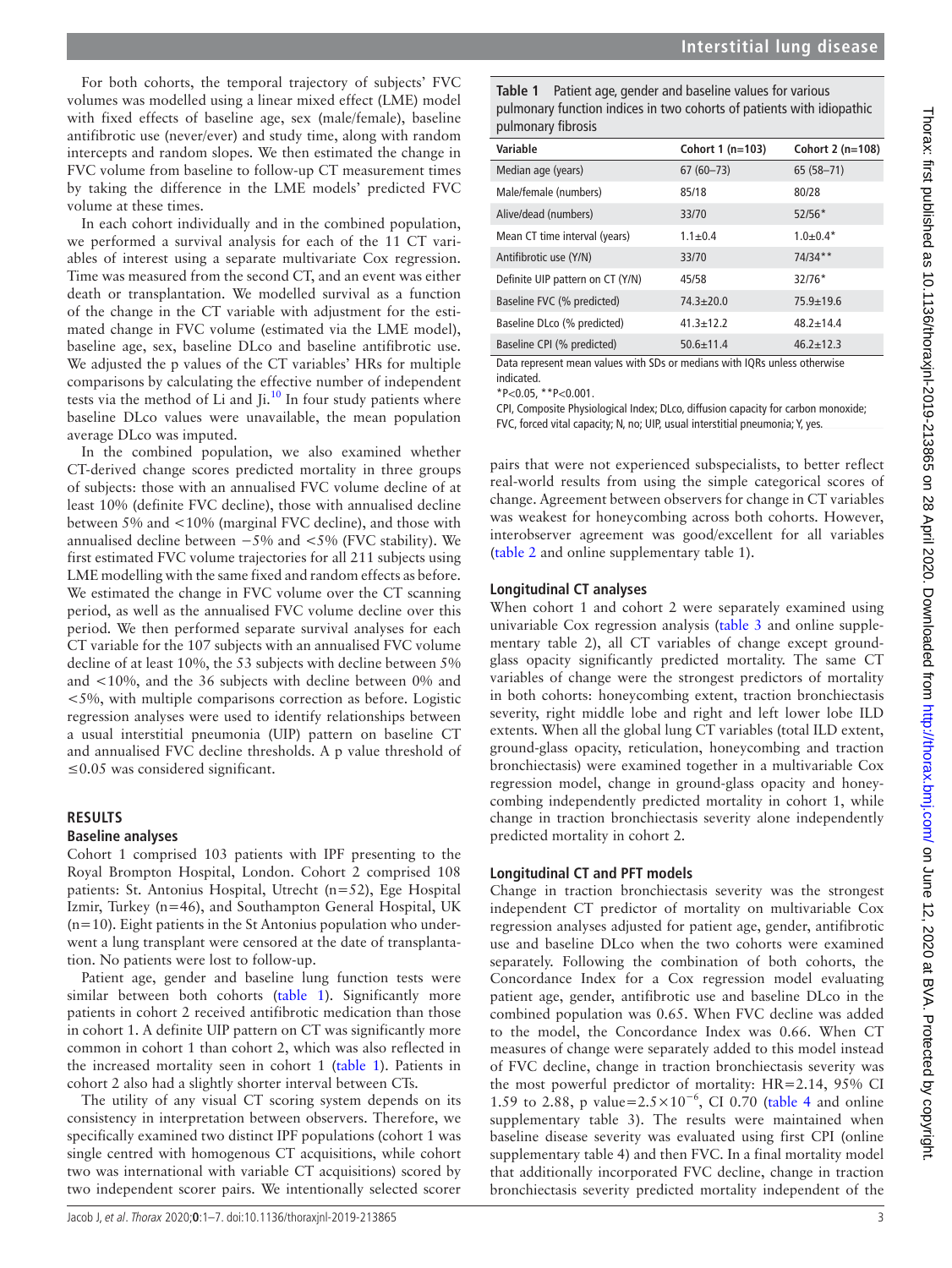# **Interstitial lung disease**

| <b>Visual CT variable</b>      | Cohort 1 | Cohort 2 |
|--------------------------------|----------|----------|
| ILD change                     | 0.87     | 0.87     |
| Ground-glass opacity change    | 0.79     | 0.65     |
| Reticular pattern change       | 0.83     | 0.80     |
| Honeycombing change            | 0.64     | 0.70     |
| Traction bronchiectasis change | 0.81     | 0.66     |

<span id="page-3-0"></span>**Table 2** Weighted kappa measurements indicating variation in visual scores of disease change on CT between the pairs of radiologist scorers

Separate pairs of scorers evaluated CTs of patients with idiopathic pulmonary fibrosis in each cohort.

ILD, interstitial lung disease.

degree of FVC decline, again with adjustment for patient age, gender, antifibrotic use and baseline DLco ([table](#page-3-3) 5). Correlations between FVC decline and traction bronchiectasis change for the study population were weak (n=211,  $R^2 = 0.05$ , p=0.0006). Changes in lobar ILD scores were less powerful predictors of mortality than changes in traction bronchiectasis severity scores ([online supplementary table 5\)](https://dx.doi.org/10.1136/thoraxjnl-2019-213865).

# **Examination of FVC decline thresholds**

In the combined population, the ability with which change in visual CT scores could predict mortality was examined at varying thresholds of annualised FVC decline: ≥10% decline, n=107; 5.0%–9.9% decline, n=53; −5.0% to 4.9% change, n=47 ([table](#page-4-0) 6 and [online supplementary table 6\)](https://dx.doi.org/10.1136/thoraxjnl-2019-213865). Patients with ≥10% FVC decline had significantly more severe disease at baseline (assessed using baseline DLco and CPI) than patients with <10% annualised FVC decline (n=104; four patients demonstrated an FVC change of >−5.0%). However, no significant difference in baseline disease severity (DLco and CPI) was seen between patients undergoing FVC declines of 5.0%–9.9% or  $\geq$ 10%. The presence of a definite UIP pattern (vs a probable UIP pattern) at baseline did not distinguish between patients undergoing an annualised FVC decline of  $\geq 10\%$  or <10% and did not distinguish between patients undergoing an FVC decline of  $\geq 10\%$ from patients undergoing an FVC decline between 5.0% and 9.9%. Adjusting for the variable time interval between CT scans did not influence any of the mortality models. CT time interval was examined as a continuous variable (range 6–24 months) and as a 3-point categorical variable at 6 monthly intervals.

<span id="page-3-1"></span>**Table 3** Univariable Cox regression analysis in cohort 1 (n=103) and cohort 2 (n=108) demonstrating mortality prediction determined by change in various visual CT variables measured with 5-point ordinal scores

| <b>Study cohort</b> | Visual CT variable change        | НR   | 95% CI       | P value |
|---------------------|----------------------------------|------|--------------|---------|
| Cohort 1            | Total ILD extent                 | 1.89 | 1.30 to 2.73 | 0.001   |
|                     | Ground-glass opacity extent      | 1.91 | 1.30 to 2.79 | 0.001   |
|                     | Reticular pattern extent         | 1.54 | 1.07 to 2.22 | 0.02    |
|                     | Honeycombing extent              | 2.21 | 1.50 to 3.28 | 0.00007 |
|                     | Traction bronchiectasis severity | 2.06 | 1.40 to 3.06 | 0.0003  |
| Cohort 2            | Total ILD extent                 | 1.60 | 1.18 to 2.17 | 0.002   |
|                     | Ground-glass opacity extent      | 1.40 | 1.00 to 1.97 | 0.054   |
|                     | Reticular pattern extent         | 1.68 | 1.17 to 2.42 | 0.005   |
|                     | Honeycombing extent              | 1.87 | 1.27 to 2.76 | 0.002   |
|                     | Traction bronchiectasis severity | 2.61 | 1.60 to 4.28 | 0.0001  |
| .<br>.              | $\cdots$                         |      |              |         |

ILD, interstitial lung disease.

<span id="page-3-2"></span>**Table 4** Multivariable Cox regression analyses models demonstrating mortality prediction determined by change in various visual CT variables (measured with 5-point ordinal scores) in the combined idiopathic pulmonary fibrosis cohorts (n=211)

| Categorical change in visual CT<br>variables          | HR, 95% CI, P value, Concordance<br>Index       |  |
|-------------------------------------------------------|-------------------------------------------------|--|
| <b>Total ILD extent</b>                               | 1.68, 1.33 to 2.12, 5.9×10 <sup>-5</sup> , 0.70 |  |
| Ground-glass opacity extent                           | 1.64, 1.28 to 2.09, 0.0004, 0.68                |  |
| Reticular pattern extent                              | 1.61, 1.26 to 2.05, 0.0007, 0.69                |  |
| Honeycombing extent                                   | 1.90, 1.44 to 2.51, $2.7 \times 10^{-5}$ , 0.69 |  |
| Traction bronchiectasis severity                      | 2.14, 1.59 to 2.88, $2.5 \times 10^{-6}$ , 0.70 |  |
| P values shown are adiusted for multiple comparisons. |                                                 |  |

Each visual CT variable was analysed in a separate model adjusted for patient age,

gender, baseline disease severity using the diffusion capacity for carbon monoxide and antifibrotic use (never/ever).

ILD, interstitial lung disease.

In the patient group with the largest FVC decline  $(\geq 10\%)$ , change in traction bronchiectasis severity independently predicted mortality ([table](#page-4-0) 6). When examined in models containing visual CT variables, FVC declines of  $\geq$  10%, assessed as continuous variables, did not independently predict survival in any of the models ([table](#page-4-0) 6). No CT variables were linked to mortality prediction in patients with the smallest FVC declines (−5.0 to 4.9%), and in this group of patients, no individual had any change in honeycombing identified by either scorer pair.

In patients with marginal FVC declines of 5.0%–9.9%, change in traction bronchiectasis severity was the strongest independent predictor of mortality when examined against FVC decline measured as a continuous variable ([table](#page-4-0) 6). No significant correlations were identified between FVC decline and traction bronchiectasis change in patients with marginal FVC declines. In models containing visual CT variables, when FVC declines of 5.0%–9.9% were assessed as continuous variables, FVC measures did not independently predict survival in any of the models, echoing results in patients with IPF with an FVC decline of ≥10%. Five of 53 (9%) patients with an FVC decline between 5.0% and 9.9% had honeycombing change identified on CT

<span id="page-3-3"></span>**Table 5** Multivariable Cox regression analysis models demonstrating mortality prediction determined by change in various visual CT variables (measured with 5-point ordinal scores) in the combined idiopathic pulmonary fibrosis population (n=211)

| Categorical change in<br>visual CT variables | Visual CT variable<br>(HR, 95% CI, P value, | <b>FVC</b> decline        |
|----------------------------------------------|---------------------------------------------|---------------------------|
|                                              | Concordance Index)                          | (HR, 95% CI, P value)     |
| <b>Total ILD extent</b>                      | 1.53, 1.19 to 1.97, 0.004,<br>0.68          | 0.55, 0.30 to 1.01, 0.053 |
| Ground-glass opacity extent                  | 1.49, 1.15 to 1.93, 0.01,<br>0.68           | 0.47, 0.27 to 0.82, 0.008 |
| Reticular pattern extent                     | 1.41, 1.07 to 1.86, 0.07,<br>0.68           | 0.53, 0.29 to 0.97, 0.04  |
| Honeycombing extent                          | 1.66, 1.22 to 2.26, 0.006,<br>0.68          | 0.52, 0.28 to 0.94, 0.03  |
| <b>Traction Bronchiectasis</b><br>severity   | 1.95, 1.42 to 2.67, 0.0002.<br>0.69         | 0.52, 0.30 to 0.90, 0.02  |

P values shown are adjusted for multiple comparisons.

Each visual CT variable was analysed in a separate model adjusted for patient age, gender, baseline disease severity using the diffusion capacity for carbon monoxide, antifibrotic use (never/ever) and FVC decline calculated using mixed effects models. FVC, forced vital capacity; ILD, interstitial lung disease.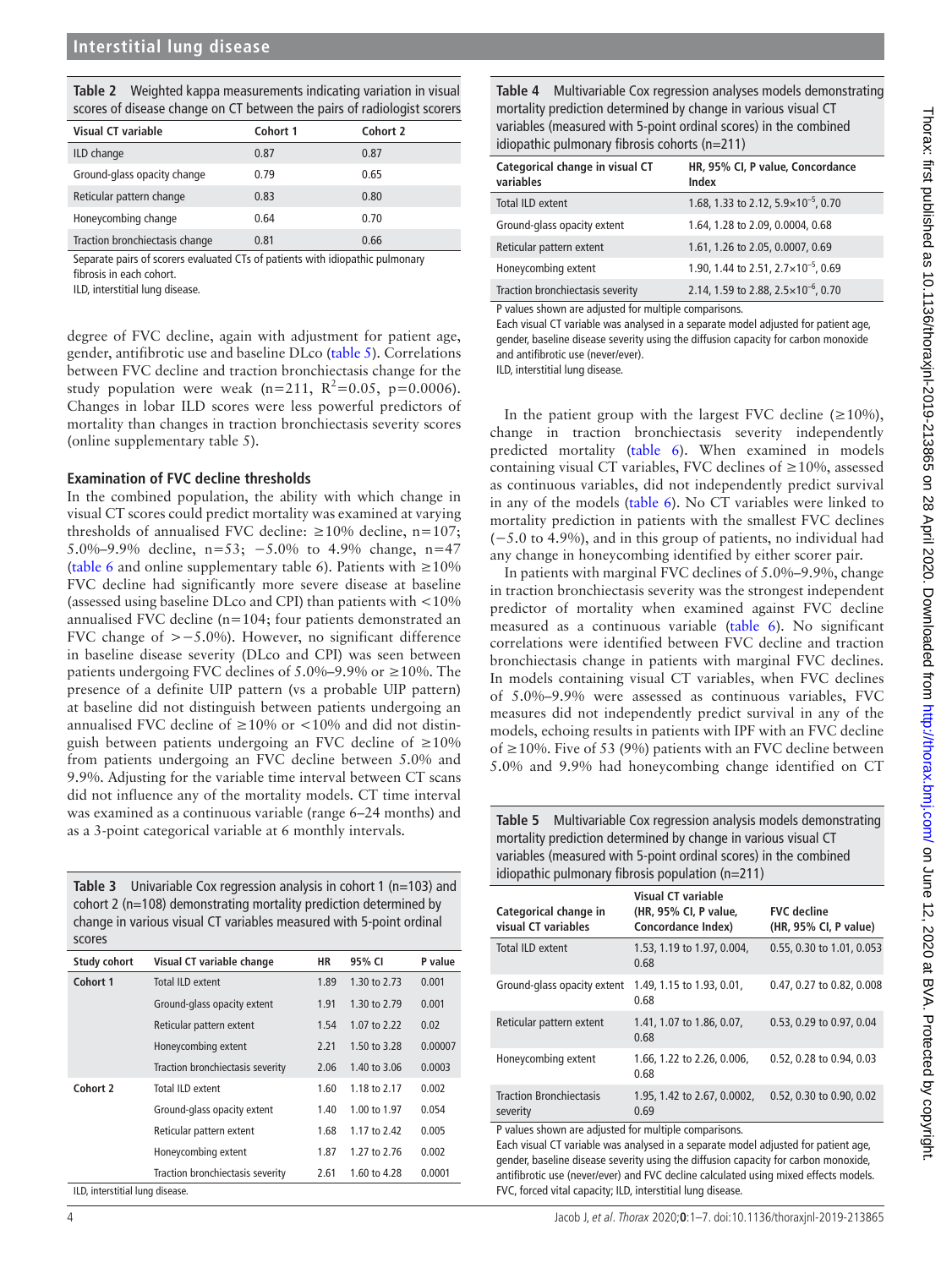| <b>FVC</b> decline range | Categorical change in visual CT variables | <b>Visual CT variables</b><br>(HR, 95% CI, P value, Concordance Index) | <b>FVC</b> decline<br>(HR, 95% CI, P value) |
|--------------------------|-------------------------------------------|------------------------------------------------------------------------|---------------------------------------------|
| FVC 5.0%-9.9% decline    | Total ILD extent                          | 3.09, 1.39 to 6.88, 0.03, 0.69                                         | 1.85, 0.04 to 78.77, 0.74                   |
|                          | Ground-glass opacity extent               | 2.36, 1.04 to 5.35, 0.20, 0.66                                         | 0.72, 0.02 to 29.67, 0.86                   |
|                          | Reticular pattern extent                  | 3.06, 1.34 to 7.01, 0.04, 0.69                                         | 1.52, 0.04 to 54.22, 0.82                   |
|                          | Honeycombing extent                       | 3.79, 1.54 to 9.36, 0.02, 0.71                                         | 0.81, 0.02 to 32.13, 0.91                   |
|                          | Traction bronchiectasis severity          | 5.20, 2.19 to 12.32, 0.0009, 0.71                                      | 1.33, 0.03 to 65.14, 0.89                   |
| $FVC \ge 10\%$ decline   | Total ILD extent                          | 1.45, 1.06 to 1.99, 0.10, 0.57                                         | 0.97, 0.44 to 2.15, 0.94                    |
|                          | Ground-glass opacity extent               | 1.43, 1.04 to 1.96, 0.13, 0.57                                         | 0.89, 0.42 to 1.92, 0.78                    |
|                          | Reticular pattern extent                  | 1.31, 0.93 to 1.84, 0.58, 0.56                                         | 0.98, 0.43 to 2.22, 0.96                    |
|                          | Honeycombing extent                       | 1.39, 0.99 to 1.95, 0.28, 0.57                                         | 0.92, 0.42 to 2.03, 0.84                    |
|                          | Traction bronchiectasis severity          | 1.63, 1.12 to 2.36, 0.049, 0.59                                        | 0.97, 0.445 to 2.10, 0.94                   |

<span id="page-4-0"></span>**Table 6** Mortality outcome within subgroups of annualised FVC change for various visual CT variables

P values shown are adjusted for multiple comparisons.

The visual CT variables (measured with 5-point ordinal scores) were examined in separate multivariable Cox regression models adjusted for patient age, gender, baseline disease severity (using diffusion capacity for carbon monoxide) and antifibrotic use (never/ever). Analyses were performed in patients with an annualised FVC decline of 5.0%-9.9%  $(n=53)$  and  $>10\%$  (n=107).

FVC, forced vital capacity; ILD, interstitial lung disease.

pairs. However, 12/53 (23%) patients with an FVC decline between 5.0% and 9.9% were identified as having a change in traction bronchiectasis severity [\(figure](#page-4-1) 2).

## **Discussion**

Our study specifically set out to examine whether change in visual CT variables across serial CT studies in patients with IPF could be used to resolve annualised marginal FVC declines of between 5.0% and 9.9% predicted. Marginal FVC changes are challenging to interpret in routine clinical practice as they could reflect either measurement noise or genuine physiological deterioration. We demonstrate that change in traction bronchiectasis severity, scored using a simple 5-point categorical scale, predicts mortality independent of patient treatment with antifibrotics



<span id="page-4-1"></span>**Figure 2** Spaghetti plot demonstrating longitudinal change in FVC from the time of the baseline CT scan. Patients have been classified as having no change in traction bronchiectasis (red) and change in traction bronchiectasis (blue). The start and end FVC measurements considered in the longitudinal analyses were within 3 months of the respective CT scan dates. FVC, forced vital capacity; TxBx, traction bronchiectasis.

and baseline disease severity. Importantly, in patients with FVC declines between 5.0% and 9.9%, traction bronchiectasis severity change identified more patients with disease progression than honeycombing extent change and could therefore be used to determine whether the functional decline is clinically meaningful.

Several previous baseline studies in patients with IPF $^{11}$   $^{12}$  and other idiopathic and non-idiopathic fibrosing lung diseases $13-18$ have underlined the prognostic value of visual estimations of traction bronchiectasis severity using categorical scores. Yet, no previous studies have examined whether change in visual traction bronchiectasis scores can predict mortality in patients with IPF. Prior baseline studies examining traction bronchiectasis have highlighted its improved interobserver agreement when compared with scores of parenchymal pattern extents such as honeycombing. Our study, though examining longitudinal change on CTs, has demonstrated good-to-excellent agreement between observer pairs for traction bronchiectasis change, with agreement better than that seen for honeycombing change.

Change in traction bronchiectasis severity demonstrated the strongest prognostic signal in both patient cohorts as well as in patients with indeterminate FVC declines. As awareness around the prognostic value of longitudinal CT analysis grows by the year, patients with IPF are likely to undergo more frequent CT imaging necessitating a better understanding of longitudinal CT measures of deterioration. Change in traction bronchiectasis severity predicted mortality independent of patient therapy, suggesting that it could represent an important measure of disease worsening in drug trials. Twenty-three per cent of patients with marginal FVC declines were identified as exhibiting change in traction bronchiectasis severity. A sensitive measure of disease worsening will have particular importance in non-inferiority IPF trials where standard of care with antifibrotic therapy will result in a high proportion of patients undergoing marginal FVC declines. Reassuringly, as well as strongly predicting survival in a homogenous single-centre study cohort, change in traction bronchiectasis severity strongly predicted outcome in cohort 2, where the multicentred nature of the CT imaging analysed better reflects the range of image acquisitions captured in drug trials. Our positive findings suggest that potentially noisy and heterogenous imaging data can still prove prognostically valuable.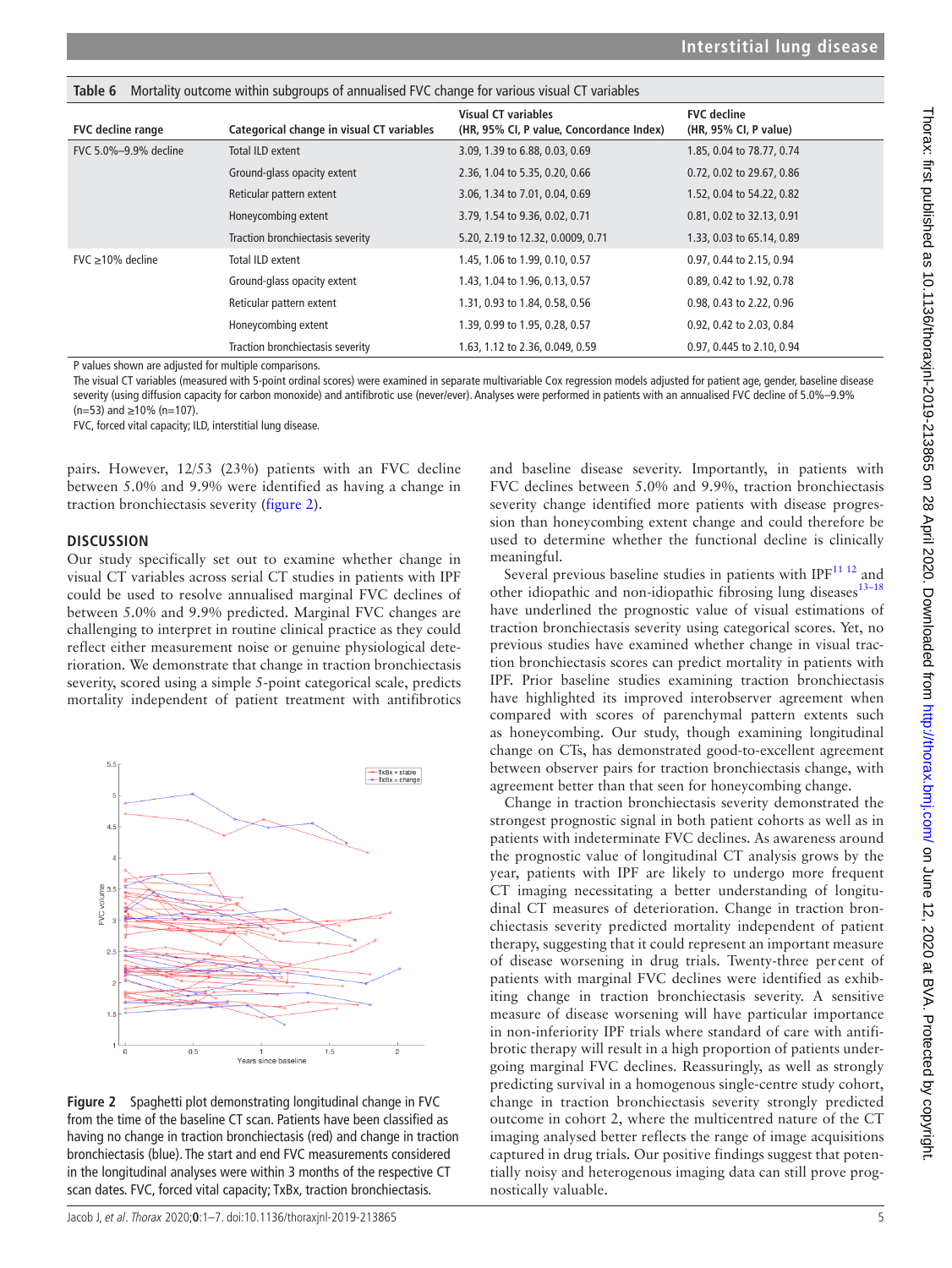# **Interstitial lung disease**

Our findings also have relevance in other fibrosing lung diseases. With elucidation of the progressive fibrotic phenotype, $19$  it is now acknowledged that identifying disease worsening over time may be just as important as reaching a specific diagnosis. Patients enrolled in the INBUILD trial, $3$  examining non-IPF progressive fibrotic conditions, are likely to undergo FVC declines of smaller magnitudes than those typically seen in patients with IPF. The INBUILD trial protocol required patients without IPF undergoing FVC declines between 5.0% and 9.9% to demonstrate symptomatic worsening or worsening on CT imaging.<sup>3</sup> Our findings demonstrate that progression on CT imaging can act as a surrogate for mortality in patients whose FVC declines when taken alone may not confidently suggest progression. Importantly, the mortality linkages identified using our CT variables indicate that they reflect disease progression (involvement of new lung tissue) rather than disease maturation (evolving changes in lung tissue already damaged). We also demonstrate that rather than evaluating total ILD extent progression as has been traditionally used, change in traction bronchiectasis might be the best of the existing suite of CT variables to examine.

A major focus of CT image analysis in recent years has involved using computer tools to quantify lung damage, both at baseline and longitudinally. Volumetric computer analysis has the potential to afford a greater degree of precision and sensitivity for detecting lung damage when compared with more crude semiquantitative visual CT scores. Yet, several challenges may constrain the uptake of computer technologies. Analytical tools employed on longitudinal CT imaging will need to take into account the noise associated with variations in CT acquisition parameters at baseline and between longitudinal scan pairs, as well as variation in patient respiratory effort across CT timepoints. Volumetric quantitation of lung damage evolution, as performed by computer tools, can also underestimate increases in the extent of damage in a disease such as IPF, where affected lung shrinks in volume and the spared lung hyperexpands in compensation. Over time, though ILD extent increases, a proportion of the involved lung shrinks, resulting in underestimation of disease worsening over time. Lastly, computer tools are often proprietary and may consider unique variables that cannot be quantified by the human eye, making comparisons between clinicians, hospitals or countries challenging.

In contrast, longitudinal visual CT analysis is free and, to date, has examined well-accepted CT variables that have been long defined by radiology glossaries.<sup>[8](#page-6-5)</sup> While variation resulting from patient-related respiratory effort will still account for some measurement noise, careful selection of appropriate visual CT variables may negate problems with lung shrinkage that could underestimate disease progression. For example, traction bronchiectasis and honeycombing extent scores constitute variables that represent larger proportions of damaged lung as disease worsens. Their linear relationship with disease progression may account for their sensitivity when compared with more traditionally examined global scores of worsening, such as total ILD extent.

There were several limitations to the current study. As the study was retrospective, CT imaging was not performed at predefined regular intervals. Yet, the mean interval between CTs was approximately 1 year in both cohorts, which is within the bounds of follow-up duration expected in IPF drug trials. Different scorer pairs evaluated the two cohorts and showed differences in agreement across several parenchymal patterns. Our a priori aim had been to examine real-world observer interpretations of CT images, using real-world clinical methods (side-by-side longitudinal CT examination) and not relying on adjudication by experienced

subspecialist radiologists. Accordingly, we believe our methods reflect a realistic interpretation of longitudinal CT images.

In conclusion, our study has shown that change in traction bronchiectasis is a reproducible measure of disease progression in IPF. Change in traction bronchiectasis can be used to resolve indeterminate FVC declines, which are likely to be seen with increasing frequency in patients with IPF receiving antifibrotics, and potentially in patients without IPF with a progressive fibrotic phenotype.

#### **Author affiliations**

<sup>1</sup>Department of Respiratory Medicine. University College London. London. UK <sup>1</sup> Department of Respiratory Medicine, University College London, London, UK<br><sup>2</sup>Centre for Medical Image Computing, University College London, London, UK <sup>2</sup>Centre for Medical Image Computing, University College London, London, UK<br><sup>3</sup>Department of Perpiratory Medicine, Ego University Herpital Izmir Turkey <sup>3</sup> Department of Respiratory Medicine, Ege University Hospital, Izmir, Turkey Department of Radiology, University College London Hospitals NHS Foundation Trust, London, UK <sup>5</sup> <sup>5</sup>Department of Radiology, Royal Free Hospital, London, UK Department of Radiology, Royal Brompton and Harefield NHS Foundation Trust, London, UK <sup>7</sup> NIHR Biomedical Research Centre and Clinical and Experimental Sciences, University of Southampton, Southampton, UK <sup>8</sup> <sup>3</sup>Department of Pulmonology, St Antonius Hospital, Utrecht, The Netherlands <sup>9</sup>Division of Heart and Lungs, University Medical Center Utrecht, Nieuwegein,<br>Utrecht. The Netherlands <sup>10</sup>Department of Respiratory Medicine, Aintree University Hospitals NHS Foundation<br>Trust, Liverpool, UK <sup>11</sup> Department of Radiology, St. George's Hospital, London, UK <sup>12</sup>Interstitial Lung Disease Unit, Department of Respiratory Medicine, Royal Brompton and Harefield NHS Foundation Trust. London. UK <sup>13</sup> Department of Radiology, Ege University Hospital, Izmir, Turkey **Correction notice** This article has been corrected since it was published Online First. A typo in an author name has been amended. **Contributors** JJ, LA, AJP, BG, GC, JB, CJB, MGJ, FvB, CHvM, MV, TB, WvE, SRD, EJ, MK, RS, SB, NM, AA and AUW were involved in either the acquisition or the analysis or interpretation of data for the study. JJ, LA, AA and AUW were also involved in the conception and design of the study. All authors revised the work for important intellectual content and gave the final approval for the version to be published. All authors agreed to be accountable for all aspects of the work and in ensuring that questions related to the accuracy or integrity of any part of the work are appropriately investigated and resolved. None of the material has been published or is under consideration elsewhere, including the internet.

**Funding** JJ was supported by a Wellcome Trust Clinical Research Career Development Fellowship (209553/Z/17/Z). AA holds an MRC eMedLab Medical Bioinformatics Career Development Fellowship. This work was supported by the Medical Research Council (grant number MR/L016311/1). This project has received funding from the European Union's Horizon 2020 research and innovation program (grant agreement number 666992). CJB and MGJ were supported by the National Institute for Health Research Biomedical Research Centre at the University of Southampton.

**Competing interests** JJ reports personal fees from Boehringer Ingelheim outside the current work. AUW reports personal fees from Intermune, Boehringer Ingelheim, Gilead, MSD, Roche, Bayer and Chiesi outside the submitted work. SRD reports personal fees from Boehringer Ingelheim outside the submitted work. Work by CHMM, HWE, FTB and MV was supported by ZonMW TopZorg Care (grant number 842002001).

**Patient consent for publication** Not required.

**Ethics approval** Approval for this study of clinically indicated CT and pulmonary function data at the Royal Brompton Hospital was obtained from the Liverpool Research Ethics Committee (reference: 14/NW/0028) and the institutional ethics committee of University College London. Informed patient consent was not required.

**Provenance and peer review** Not commissioned; externally peer reviewed.

**Data availability statement** Data for the validation cohort of the study are available upon reasonable request.

**Open access** This is an open access article distributed in accordance with the Creative Commons Attribution 4.0 Unported (CC BY 4.0) license, which permits others to copy, redistribute, remix, transform and build upon this work for any purpose, provided the original work is properly cited, a link to the licence is given, and indication of whether changes were made. See: [https://creativecommons.org/](https://creativecommons.org/licenses/by/4.0/) [licenses/by/4.0/.](https://creativecommons.org/licenses/by/4.0/)

#### **ORCID iDs**

Joseph Jacob<http://orcid.org/0000-0002-8054-2293>